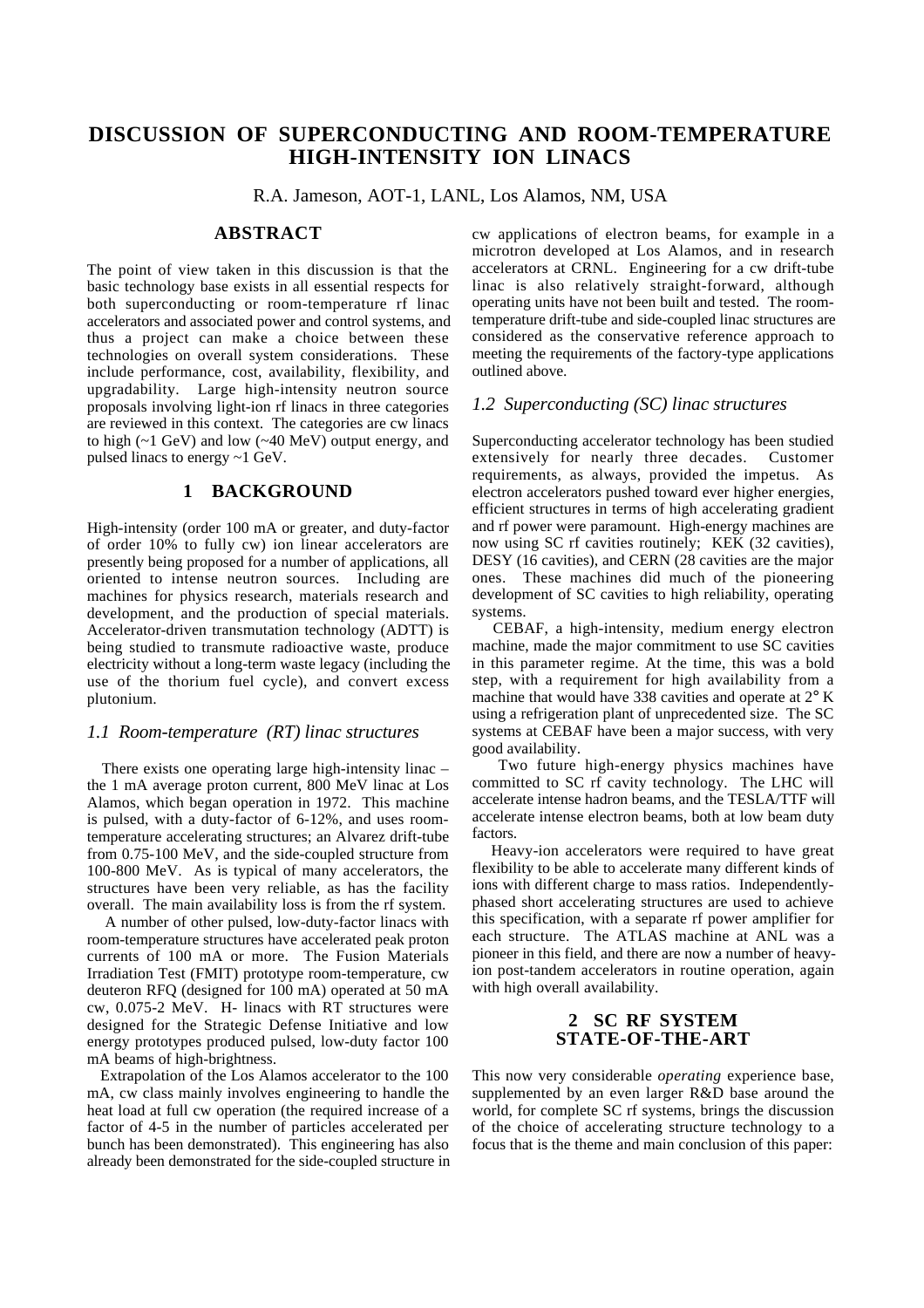*The age of adventure (high risk) in SC linacs is over. The technical base is in place, and systems have proved high availability in practice. Therefore, projects can decide to use RT or SC technology on the basis of their performance, cost, availability, flexibility and upgradability requirements.*

 This position is synthesized from a number of strong statements [1-3] from operators of SC systems, customers for future projects, and review committees. For example, CEBAF has stated that if an accelerator is the right approach for a project, then a superconducting accelerator will be superior because of lower power cost, lower maintenance, higher availability and lower activation. It has been stated that "the technical and design base is in place in the USA", and "no R&D is required - engineer to success based on demonstrated technology".

 It is therefore perhaps of interest to review current highintensity ion linac projects from the customer point-ofview. Here it is assumed that the technical details are in hand or will be solved by extrapolation of existing technique, so detailed technical explanation is unnecessary except as required to assess the risk level of the extrapolation. More important are the impact of the technology choice on the issues important to the customer - performance, cost, availability, flexibility, upgrade path, and so on.

#### **3 LARGE CW NEUTRON SOURCE PROPOSALS**

#### *3.1 Long, high-energy linacs*

Accelerators proposed for Accelerator Production of Tritium (APT) and for the various ADTT applications require cw proton currents of tens to a few hundreds of mA, at an output energy of nominally 1 GeV. Low beam loss along the accelerator, nominally less than 1 nA/m/GeV, is required so "hands-on" maintenance can be performed without remote manipulators. Accelerator system availability during scheduled operating time is required to be very high, of order 90%.

 Both RT and SC designs are being developed in detail for comparison. The basic SC linac for the APT project is shown in Fig. 1.



Fig 1 APT SC linac reference configuration. [Courtesy K.C.D. Chan]

The amount of rf power that can be provided to an SC accelerating cavity is limited by sparking, heat load, multipactoring and other technical limits of the input power coupling mechanism, typically a coaxial, electric probe coupler or a waveguide coupler. R&D power limits at present are approaching several hundred kW, but conservative design based on present operational practice places the APT design at 125 kW. The number of cells in each independently-phased cavity is then fixed, here at 4 cells per cavity.

 Such short cavities have a very large velocity acceptance, yielding a number of important advantages over typical RT structures that have many cells. Only two different cavity geometries, with design  $\beta = 0.48$  and 0.71, are needed for the entire APT SC linac from 0.1-1.0 GeV. Dropout of cavities during operation can be tolerated (with caveats discussed below) by rephasing and power level changes in adjacent cavities. Also, perhaps of relevance to customers where beam power is the most important requirement, SC linacs can more easily be upgraded to higher energy and current as the performance of rf amplifiers, couplers and windows is improved. This is indicated in Fig 2.



Current

Fig. 2 RT linac performance space is limited to the two dots; if the high-energy portion is properly designed, addition of a funneled lowenergy portion could double the beam current and power. The ability of short, independently-phased SC cavities to handle a range of rf power input opens the SC parameter space to the gray area. [From B. Rusnak]

 The rf amplifier system arrangement, or architecture, for the SC linac is a key design area. While individual small amplifiers at the level required by one power coupler, or with only one power split to two couplers (total of order 250 kW), the maximum flexibility of the short independently-phased sections is obtained. This would require a large number of amplifiers (at 1 GeV, 100 mA, 400 amplifiers at 250 kW)

 Two major system considerations bear on this approach. The most serious is cost. Under a conventional costing approach, rf amplifier cost/watt is thought to scale inversely as the square root of unit size, so a 1 MW unit would have half the cost/watt of a 250 kW unit. This is a large factor and forces selection of large rf units. The other main consideration is the impact on availability of many small amplifiers vs. fewer large ones. The rf system architecture of most of the long high-energy cw linac projects is illustrated in Fig. 3, where the main amplifier output is split  $2^n$  ways, in this case eight.

 The multiple split at high power has the system advantages noted, but a serious gap exists presently in most projects on the analysis of the required rf field tolerances in each cavity and for the group of cavities powered by a single amplifier, and the effect and control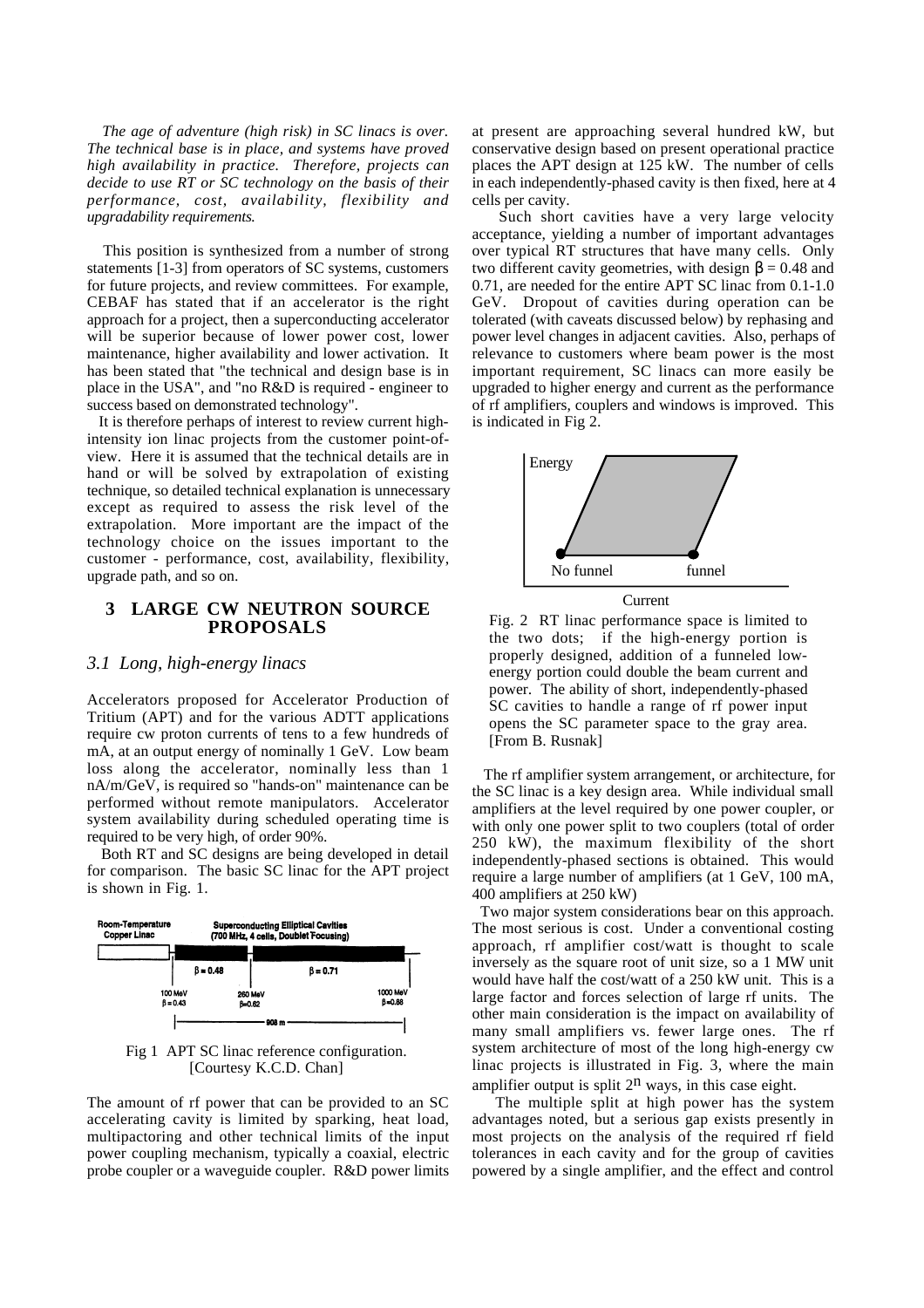of all of the various errors and operating conditions that the system will be subject to. The tolerances are related to the synchrotron oscillation wavelength; typically, the short cavities will have a loose individual tolerance, while the tolerance for the group powered by one amplifier tightens as more cavities are added. The author is presently building a set of detailed simulation programs that can investigate the detailed design and suitability of rf system layouts.

 If a module of cavities driven by one amplifier is short enough (again related to the synchrotron wavelength), failure of a module can be compensated in principle by readjustment of adjacent modules. The APT design



[Courtesy K.C.D. Chan]

includes an additional 5% capacity for this. Availability data from CEBAF and HERA show that the SC components have never been the major cause of unavailability, but rather the rf system components. Again, considerable further analysis is needed to carefully evaluate the readjustment scheme to be sure it is adequate from the beam quality and low beam loss point of view. This is also a goal of the simulation programs under construction.

 A major advantage of SC structures is that structure rf power losses are so low that optimization in this respect is not necessary, whereas it is paramount in RT systems. Thus in principle the structure aperture may be larger in an SC system at the same frequency, affording a larger stay-clear factor to help minimize beam loss. Again, considerable work is necessary to better understand in general and in detail how to design linacs for low beam loss.

 An area of some uncertainty for the SC approach for high-intensity light ion linacs is the effects that might occur from residual beam loss along the linac, in two areas, both having to do with specific interactions of protons or deuterons with niobium, from which the SC accelerating structures are constructed. The first concerns activation and whether the SC properties would eventually be affected, and the second concerns whether other beaminduced effects might result in conductivity changes of the SC surfaces. Limited tests with beam in actual cavities at SPS and the Los Alamos linac showed no adverse effect. A study [4] of possible radiation effects on niobium found two sets of data, one for niobium-tin which shows early

degradation, and another for niobium-titanium which shows almost none. From this, it is concluded that pure niobium should not degrade significantly. Small/thin sample activation and RRR measurements with a proton beam will be made at SATURNE during summer 1996, and single-cavity Q measurements at LANSCE during fall 1996. It is felt that the SC structures will be suitable for intense light-ions, but operating experience over a suitably long period is needed.

 The process by which the SC linac has come to be the preferred approach for APT indicates important aspects of the state-of-the-art of SC technology. The choice was made by the customer in an independent review assessment of technical maturity and applicability. There is an important view that SC is a strongly emerging technology that is ultimately the technology of choice for intense light ions, just as it is already the technology of choice for electrons and heavy-ions, and that detailed problems can be worked out. The basic direction was decided at this level. Present more detailed comparison studies have used the following successful approach. First, an ultraconservative RF linac with no optimization was laid out to a point design conceptual level of detail. Second, a point design of an SC linac was done, with similar parameters as the RT linac for easy comparison and with no optimization. The choice between RT and SC technology is made on this basis. This procedure is biased against SC, discussed further below, but in the case of the long cw linac, the cost advantage of SC is large. Optimization then follows, that might include considerable changes in the SC parameters.

 The bottom line for the long high-energy cw linac case is a fairly clear and compelling case. The SC approach should result in a saving of ~30% in operating cost, and perhaps some saving in capital cost also, compared to the RT approach. Operational advantages are also seen, in lower beam loss, dimensional stability in operation, adequate availability with ability to handle some failed modules, and flexibility with respect to potential upgrades.

#### *3.1 Short, high-energy linacs*

The International Fusion Materials Irradiation Facility (IFMIF) proposal requires cw deuteron accelerator modules at 125 mA to 40 MeV. The output energy is fixed, in order to simulate the fusion neutron spectrum. An international Conceptual Design Activity is in progress. A comparison of RT and SC technology for the 8-40 MeV portion is done by performing a pre-conceptual design of each to comparable detail.

 A new SC cavity must be developed for this lowvelocity regime. The Toshiba company has proposed [4] a half-wave coaxial resonator candidate shown in Fig. 4, in the cryostat of Fig. 5.

 Technical, cost and availability models have been developed in considerable detail and captured in the new ASM system modeling code [4-6] that affords for the first time trade studies within and between the approaches that fully integrate the three aspects. Technical trades include rf frequency, accelerator tanking, and the transition energy around 8 MeV. Availability trades include rf station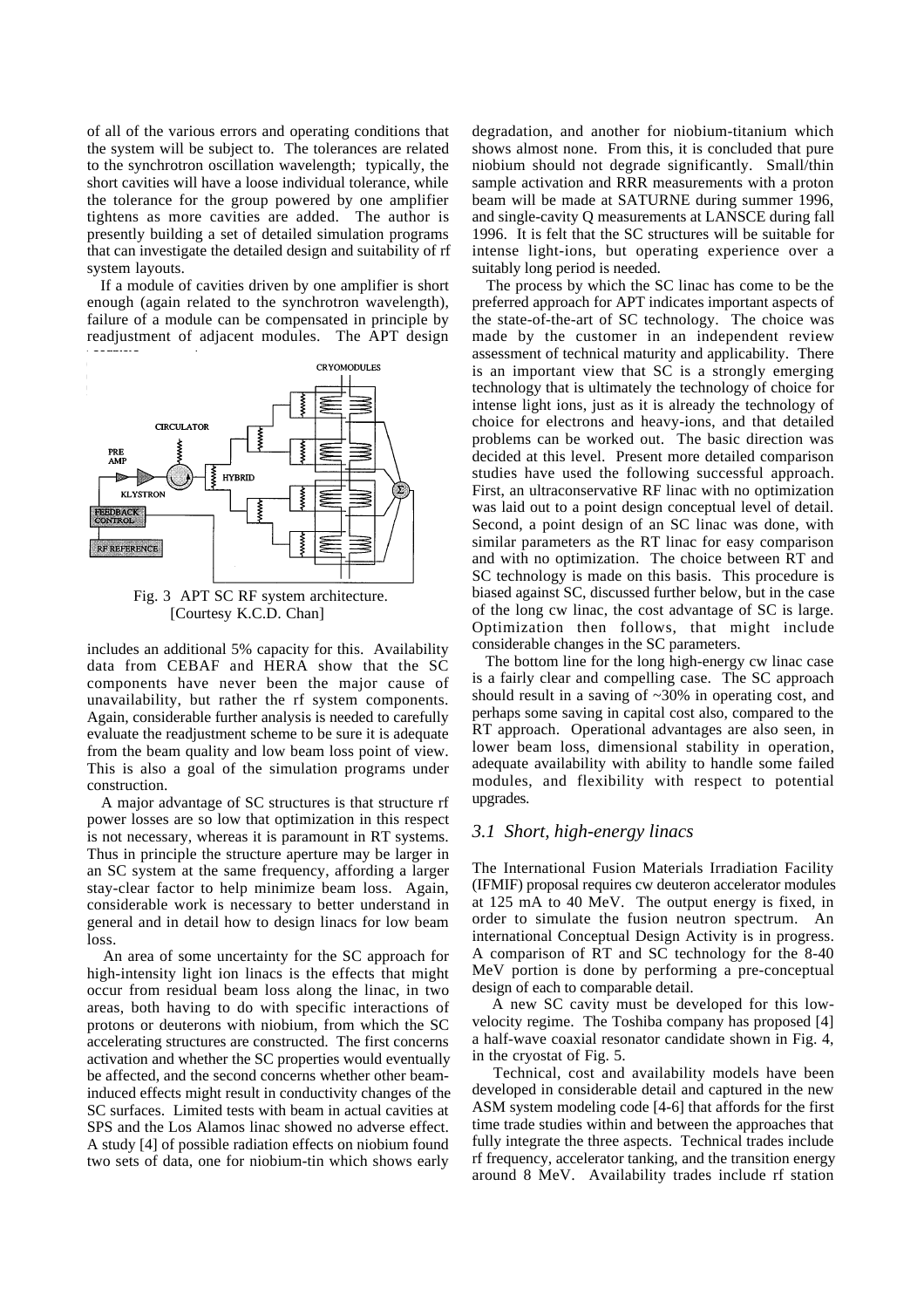

Fig. 4 Toshiba SC  $β=0.17$  cavity schematic, proposed for IFMIF linac.



proposed for IFMIF linac

failures, injector lifetime, and a detailed availability estimates for all components that are summed to give major subsystem and overall reliability budgets. Cost information is very detailed and linked to the technical and availability information, facilitating trade studies on accelerator gradient, rf technology choice and rf amplifier size.

 The result is that the length of the 8-40 MeV linac is about the same for RT or SC. The life-cycle cost is also nearly equal with one major assumption - that large rf amplifiers with power splitting as in Fig. 3 can be used. Thus the usual most important consideration - life-cycle cost - is not available to this project for choice, and it must be made in terms of the other aspects, such as lower beam loss. Presently, a RT 8-40 MeV Alvarez drift-tube linac forms the baseline design for the IFMIF project. More design and prototyping work would be needed before a real choice could be made.

## **3 LARGE PULSED NEUTRON SOURCE PROPOSALS**

Pulsed spallation neutron sources for research using spallation neutrons are being designed by the European Spallation Source (ESS) project, in the US by ORNL with the assistance of several other laboratories, and in Japan by the Japan Atomic Energy Research Institute (JAERI).

 The rf linac driver for these sources would accelerate an H- beam for injection into a storage ring. The peak current of order 100 mA is accelerated to nominally 1 GeV. The storage ring features and requirements for the pulsed neutron source time structure rule out a cw beam, requiring instead a beam with a macropulse structure of  $\sim$ 1 ms at 50 Hz and a chopped micropulse structure of ~400 ns on and 200 ns off.

 The macro- and micro-pulse structure results in less beam-loading in the case of a RT accelerating structure and thus less efficiency and higher cost. On the other hand, the pulsed nature introduces more technical difficulty in achieving the required rf field control in a SC linac. During the buildup of fields in the SC structure, the rf fields produce a radiation pressure called the Lorentz force that mechanically deforms the structure and causes its resonant frequency to change. The mechanical time scale is  $\sim$ 1 ms, similar to the macropulse length. Depending on parameter choices on the loaded qualityfactor (Q) of the cavity, microphonic noise may also have to be considered in the control system design, whereas this is not a problem in RT or heavily loaded cw SC structures.

 The high loaded Q of SC structures also makes the time required to fill them with rf energy long in proportion to the pulse length. Typically, the filling time is of order 0.14 ms, adding 14% to the required rf power. This factor is sufficient to seriously erode the potential 20-30% cost advantage cited for the cw SC linac.

 The tactic of comparing RT and SC linacs with both using the RT parameters is not permissible in this case, because higher accelerating gradients are possible in a SC linac. Operational SC cavity gradients of  $\sim$ 5 MeV/m have been demonstrated, with higher gradients in R&D tests; average gradients of ≥50% of the cavity gradient can be achieved with proper cryostat design. This contrasts with the 1-2 MeV/m RT linac gradients that are forced by rf cost optimization, and means that the SC linac may be nearly half the length of the RT linac, with attendant cost advantages.

 The high availability and advantages of lower beam loss, more flexibility and upgrade potential are also factors that positively influence consideration of the pulsed SC linac.

 Thus, pulsed spallation neutron sources tend toward the same decision problem as for the short IFMIF linac. The major impetus, a cost advantage of SC over RT, needs yet to be confirmed in detail. Reliability, availability and operability aspects must be integrated with the cost minimization. This could probably be accomplished in a thorough study of about a year in duration, using a tool like the powerful ASM code to capture the data and make the trade studies.

 At present, it is not clear that the European and US spallation source studies have the resources to include this careful evaluation of both RT and SC, and RT designs are the baseline. In Japan, however, there is strong interest in the emergence of SC technology and its potential for the future, and the JAERI study, intending to carefully evaluate the SC option, is in a preliminary phase with SC chosen as the baseline. Fig. 6 shows the preliminary point-design layout for the JAERI linac. This facility